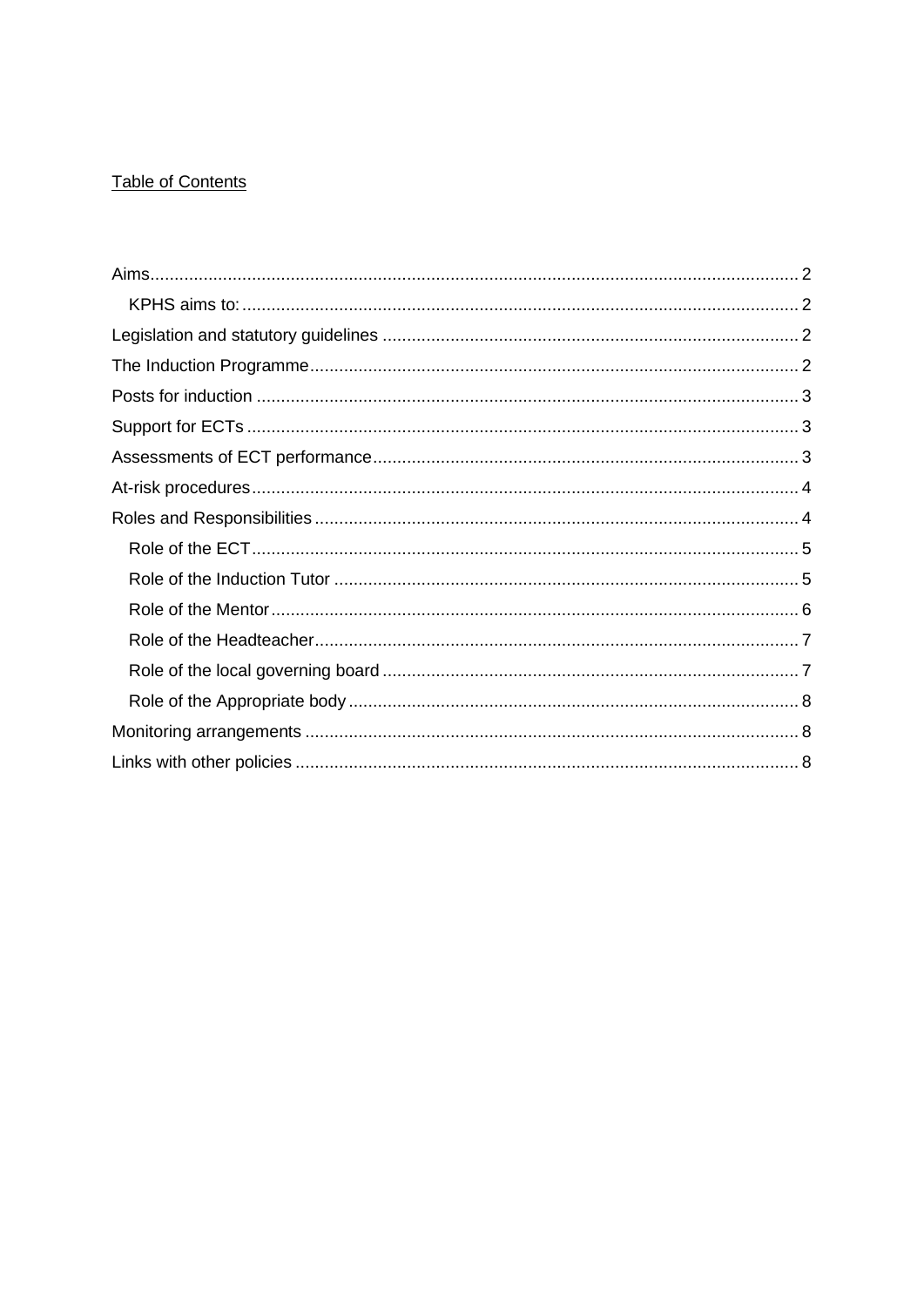# <span id="page-1-0"></span>**Aims**

<span id="page-1-1"></span>Kingsway Park High School aims to:

- ➢ Run an ECT Induction Programme that meets all statutory requirements underpinned by the Early Career Framework (ECF)
- $\triangleright$  Provide ECT's with a supportive environment that develops them and equips them with the tools to be effective and successful teachers
- $\triangleright$  Ensure all staff understand their role in the ECT induction programme

### <span id="page-1-2"></span>**Legislation and statutory guidelines**

This policy is based on:

- ➢ the Department for Education's statutory induction guidance for Early career Teachers (England) from September 2021
- ➢ The Early Career Framework reforms
- ➢ The Education (Induction Arrangements for School Teachers) (England) Regulations 2012.

The 'relevant standards' referred to below are the Teachers' Standards.

#### <span id="page-1-3"></span>**The Induction Programme**

The ECT induction period will act as a bridge between initial teacher Training and a longlasting career in teaching. It combines a structured programme of development, support and professional dialogue, underpinned by the Early Career Framework, with monitoring and an assessment of performance against the Teachers' Standards.

For a full-time ECT, the induction programme will last for two academic years. Part-time ECT's will serve a full-time equivalent.

The school follows the DFE funded – provider led programme. Star Academy is the awarding body. Teach first is the external provider of the ECF which is being delivered through Star Academy. The awarding body and external provider of the Early Careers Framework is reviewed annually.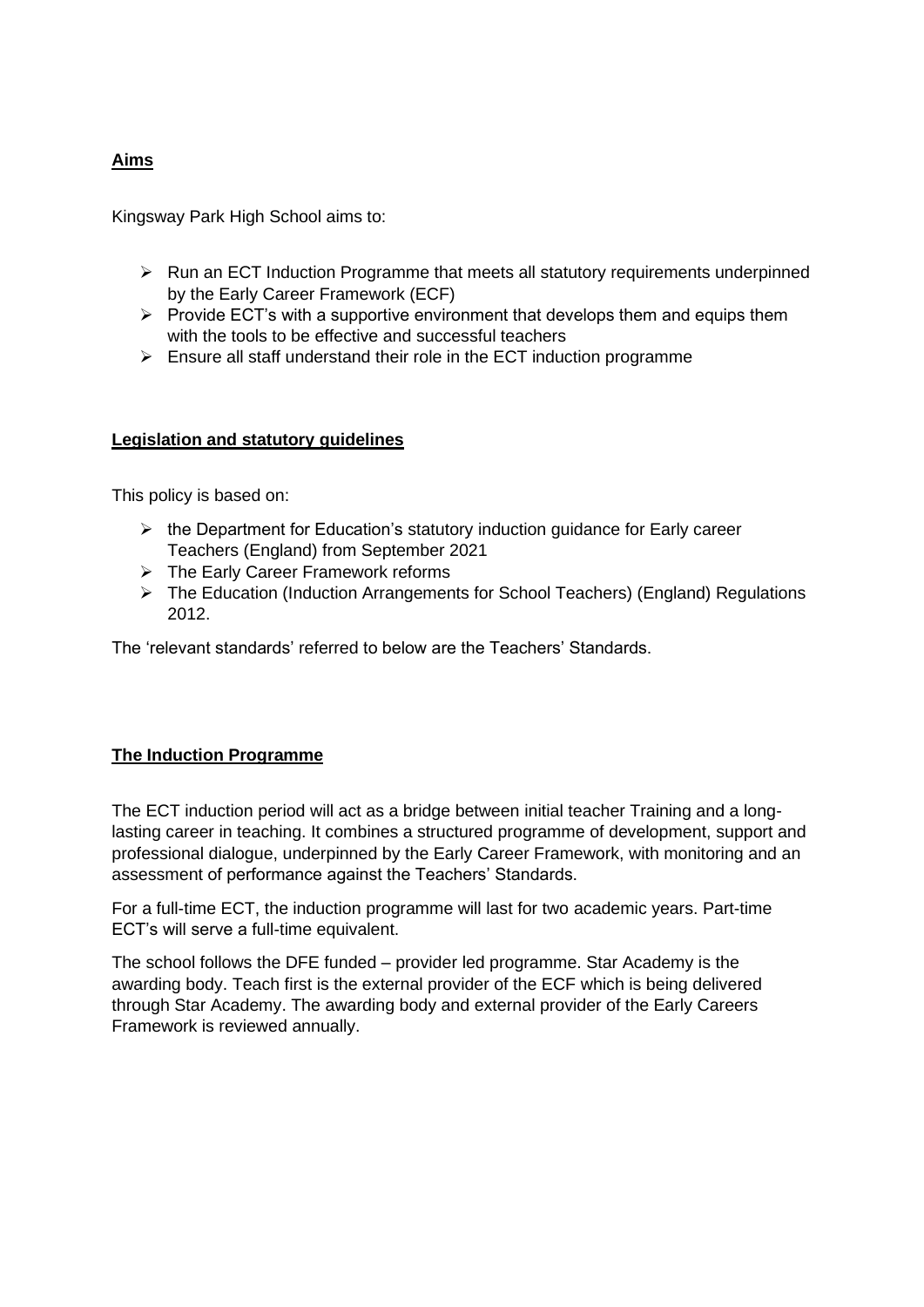## <span id="page-2-0"></span>**Posts for induction**

Each ECT will:

- $\triangleright$  Be provided with the necessary employment tasks, experience and support to enable them to demonstrate satisfactory performance against the relevant standards throughout, and by the end of, the induction period
- ➢ Have an appointed mentor, who will have qualified teacher status (QTS) or Qualified Teacher Learning and Skills status (QTLS) and an Induction Tutor
- $\triangleright$  Be assigned to an external provider for the Early Careers Framework
- $\triangleright$  Have a reduced timetable to allow them to undertake activities in their induction programme; in their first year, this will be no more 90% of a 25 lesson teaching timetable, and in their second year, this will be no more than 95% of a 25 lesson teaching timetable
- $\triangleright$  Regularly teach the same class or classes
- ➢ Take part in the same planning, teaching and assessment processes to other main pay scale teachers
- $\triangleright$  Not be given any additional non-teaching responsibilities without appropriate preparation and support
- $\triangleright$  Not have unreasonable demands made upon them
- $\triangleright$  Not normally teach outside the age range and/or subjects they have been employed to teach
- $\triangleright$  Be assigned an experienced mentor who has the expertise and time to invest in their development.

## <span id="page-2-1"></span>**Support for ECTs**

We support ECTs with:

- $\triangleright$  Their designated subject mentor, who will provide day-to-day monitoring and support through the Early Careers Framework, and an induction tutor who will have an overview of activity and will co-ordinate assessments
- ➢ Half-termly observations of their teaching, coaching questions to aid purposeful and reflective feedback discussions with 48 hours of an observation
- ➢ Pop ins to identify good Teaching and Learning practice
- ➢ Half-termly progress reviews of their progress, at which we will review their objectives and revise them in relation to the relevant standards and their current needs and strengths
- $\triangleright$  Opportunities to observe experienced and effective teachers within the Altus trust
- <span id="page-2-2"></span>➢ A fortnightly programme of CPL throughout the year with short CPL videos to watch during weeks of wider school events and/or ECF seminars.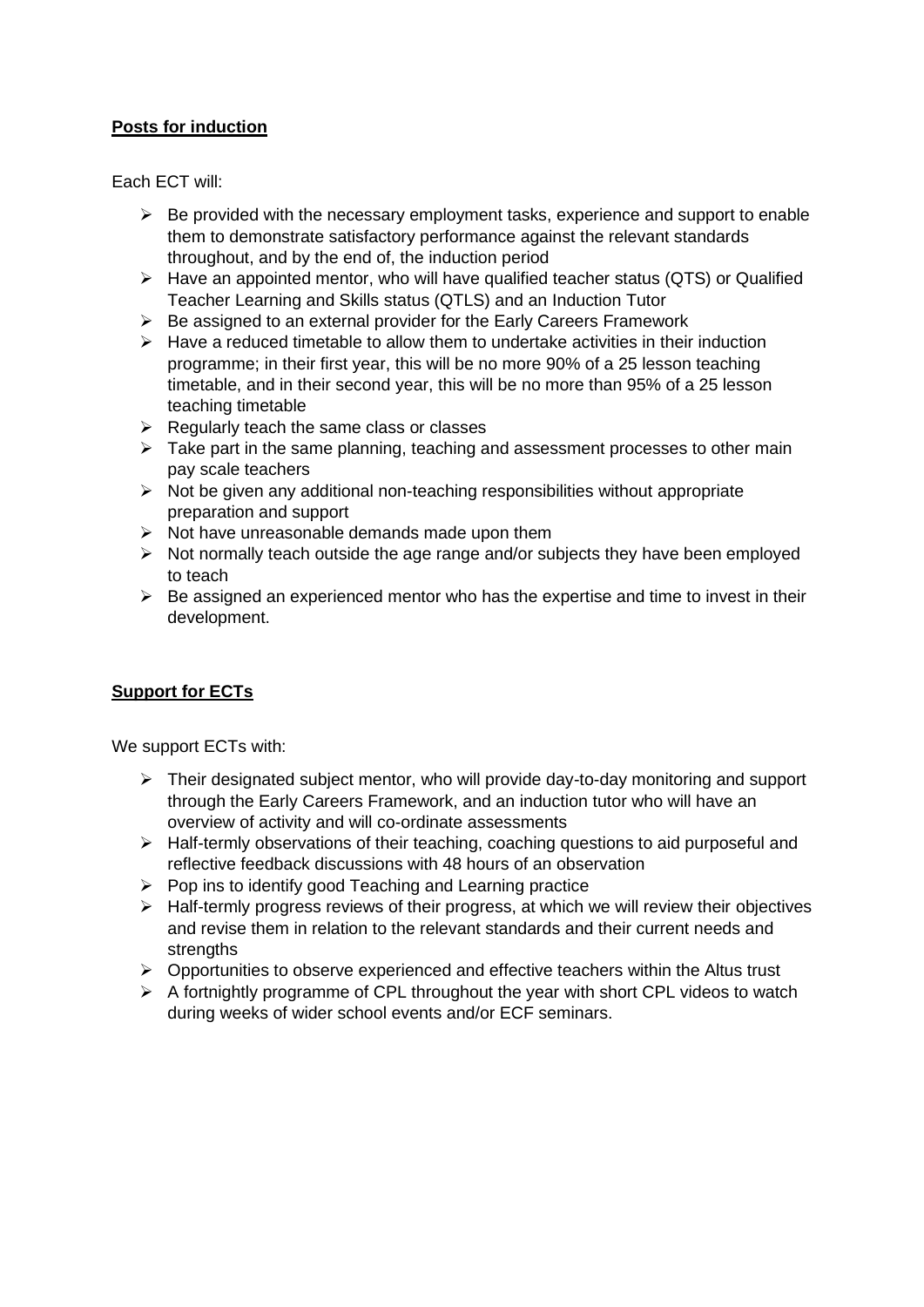## **Assessments of ECT performance**

Each half term an ECT's teaching will be observed against the teaching standards. This will be undertaken by induction tutor. The induction will ask the mentor to be present for some of these observations.

Each half term the ECT and Induction tutor will meet to undertake a professional progress review to identify and agree development targets

Progress reviews are not formal assessments but ECT's will be asked to reflect on and RAG rate their progress against the teachers' standards.

The induction tutor will notify the appropriate body after each progress review or inform whether the ECT is making satisfactory progress. Where this is not the case, a plan will be shared to outline the strategies in place to support the ECT in getting back on track.

The induction tutor will share the termly progress review with the appropriate body with ten working days of the meeting.

ECT'S are required to undertake 2 formal assessments. This must be undertaken by the headteacher or induction tutor. These will take place at the end of the first year (term 3) and in the final term of induction (term 6).

ECT's will be kept informed on their progress. There will be nothing unexpected.

The formal assessments will be sent to the awarding body within ten working days of the meeting, for the appropriate body to make the final decision on whether the ECT has passed their induction.

#### <span id="page-3-0"></span>**At-risk procedures**

If it becomes clear the ECT is not making sufficient progress, additional monitoring and support measures must be put in place immediately, meaning:

- ➢ Areas in which improvement is needed
- ➢ Appropriate objectives are set to guide the ECT towards satisfactory performance
- $\triangleright$  An effective support programme is put in place to help the ECT improve their performance which will be approved by the headteacher
- <span id="page-3-1"></span> $\triangleright$  The appropriate body may be contacted and asked for further support.

If there are still concerns about the ECT's progress at their next formal assessment, so long as it is not the final assessment, the headteacher and/or induction tutor will discuss this with the ECT, updating objectives as necessary and giving details of the improvement plan for the next assessment period.

Under the statutory guidance, ECT's are also required to complete the Early Careers Framework materials provided by the external provider.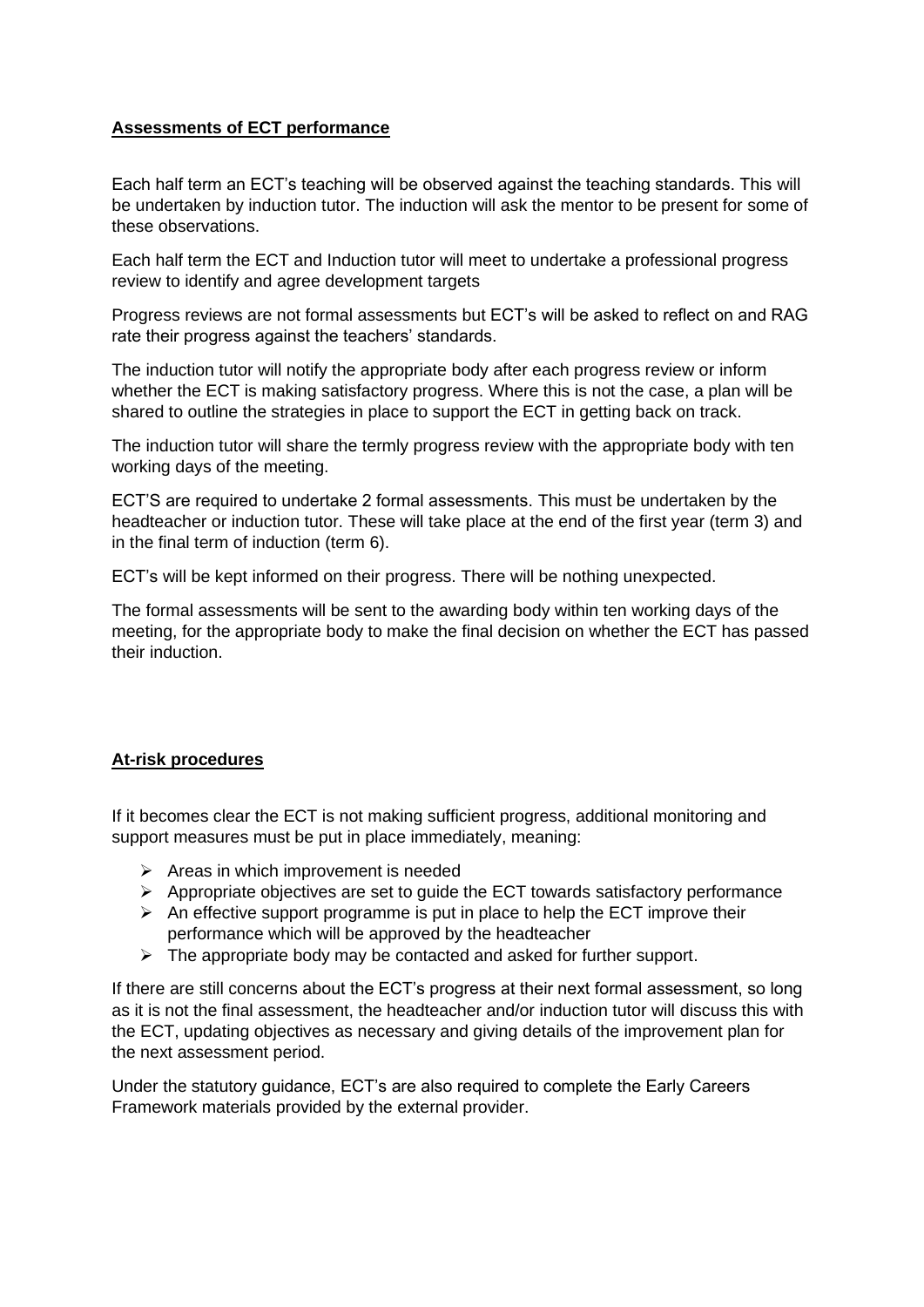# <span id="page-4-0"></span>**Roles and Responsibilities**

### **Role of the ECT**

The ECT will:

- $\triangleright$  Provide evidence that they have QTS and are eligible to start induction
- $\triangleright$  Meet with their induction tutor at the start of the programme to discuss and agree priorities, and keep these under review
- ➢ Agree with their induction tutor how best to use their reduced timetable allowance
- $\triangleright$  Provide evidence of their progress against the relevant teaching standards
- ➢ Participate fully in the monitoring and development (ECF) programme
- ➢ Guarantee engagement with the ECF resources and seminars
- ➢ Participate in scheduled half-termly classroom observations, progress reviews and formal assessment meetings
- ➢ Actively engage in fortnightly CPL sessions both in person and recorded
- ➢ Where observations have deemed Teaching and Learning (T&L) to not be of a high enough quality, ECT's will work on specific targets with their mentor and be prepared to be observed with the same class in a four-week period
- $\triangleright$  Agree with their induction tutor the start and end dates of the induction period, and the dates of any absences from work during the period
- ➢ Keep copies of all assessment forms
- ➢ Retain copies of all assessment reports.

When the ECT has any concerns, they will:

- $\triangleright$  Raise these with their induction tutor as soon as they can
- $\triangleright$  Consult with their contact at the appropriate body at an early stage if there are difficulties in resolving issues with their tutor or within the school.

## <span id="page-4-1"></span>**Role of the Induction Tutor**

The Induction Tutor will hold QTS status and:

- ➢ Provide, or coordinate, guidance for the ECT's professional development (with the appropriate body where necessary)
- ➢ Carry out half-termly progress reviews throughout the induction period
- ➢ Undertake two formal assessment meetings during the total induction period coordinating the input from other colleagues as appropriate (normally one at the end of term three and one at the end of term six, or pro rata for part-time staff)
- $\triangleright$  Carry out progress reviews in terms where a formal assessment does not occur
- ➢ Following progress review meetings, inform the ECT of their determination of their progress against the Teachers' Standards and share progress review meetings of the determination of their progress against the Teachers' Standards and share progress review records with the ECT, headteacher and appropriate body
- ➢ Inform the ECT during the assessment meeting of the judgements to be recorded in the formal assessment record and invite the ECT to add their comments
- ➢ Ensure that the ECT's teaching is observed using the KPHS Observation record and feedback is provided within 48 hours
- ➢ Where the quality of Teaching and Learning has not been deemed a high quality in an observation, specific targets will be shared for the mentor to support the ECT with a follow up observation taking place with the same class within four weeks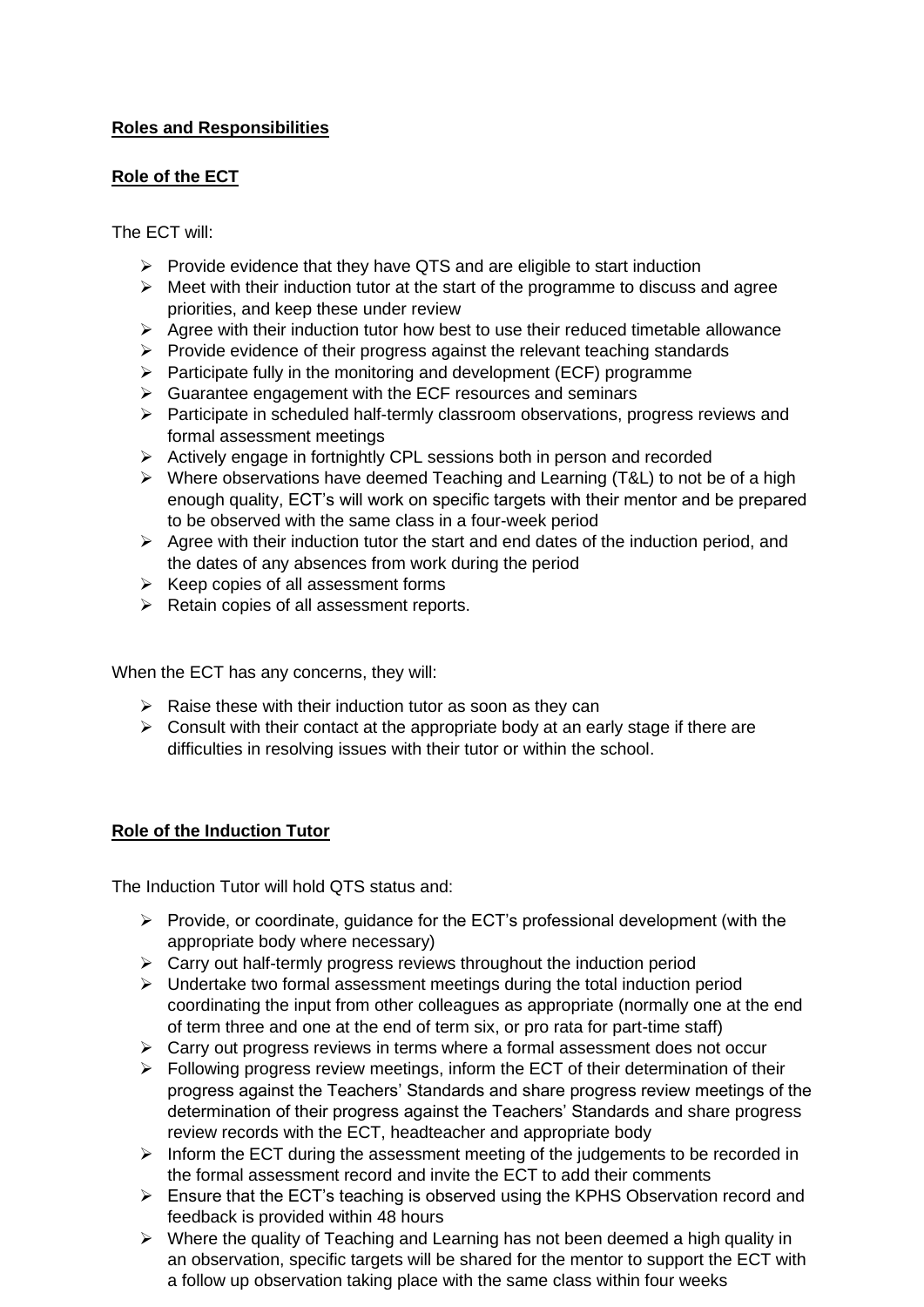- $\triangleright$  All conversations of feedback, strengths and developments to be shared with the ECT, mentor and Curriculum Leader (CL)
- ➢ Arrange fortnightly CPL sessions to support development. Where other wider school responsibilities/ECF seminars take place in the same week, provide a recorded CPL session to watch
- $\triangleright$  Support mentors and ECTs to engage with the ECF
- ➢ Quality assure the mentors observation and feedback process
- $\triangleright$  Ensure ECT's are aware of how, both within and outside the Altus trust, they can raise any concerns about their induction programme or their personal progress
- $\triangleright$  Take prompt, appropriate action if an ECT appears to be having difficulties.
- $\triangleright$  Ensure that all monitoring and record keeping is done in the most streamlined and least burdensome way, and that requests for evidence from ECTs does not require new documentation but draw on existing working documents
- $\triangleright$  Liaise with the headteacher and the awarding body if an extension to the induction period is to be considered for exceptional circumstances
- ➢ Keep all relevant documentation, evidence and forms on file for 6 years.

In exceptional circumstances, the Induction Tutor may have to additionally take on the role of Mentor. It is important that the individual understands the distinction between their role as tutor and their role as mentor.

### <span id="page-5-0"></span>**Role of the Mentor**

The mentor will hold QTS or QTLS status and:

- $\triangleright$  Meet weekly with the ECT for structured mentor sessions to provide effective targeted feedback
- $\triangleright$  Work collaboratively with the ECT and other colleagues involved in the ECT's induction within KPHS to help ensure the ECT receives a high-quality ECF-based induction programme
- ➢ Provide, or broker, effective support, including phase or subject specific mentoring and coaching
- $\triangleright$  Take prompt, appropriate action if an ECT appears to be having difficulties
- $\triangleright$  Take part In ECF training as delivered through the external provider.
- ➢ Provide guidance and effective support to the ECT, including coaching and mentoring
- ➢ Observe the ECT weekly to inform progress against the Teachers' Standards
- ➢ Where observations have highlighted the quality of T&L is not strong enough, work with the induction tutor and ECT to support progress towards these targets
- ➢ Ensure the ECT is aware of how they can raise concerns about their induction programme or their personal progress, both within and outside of the school
- $\triangleright$  Take prompt, appropriate action if the ECT appears to be having difficulties
- ➢ Work with the induction tutor to ensure any concerns or additional support are dealt with effectively and timely
- $\triangleright$  The mentor will take part in the DFE ECF training. This will be timetabled.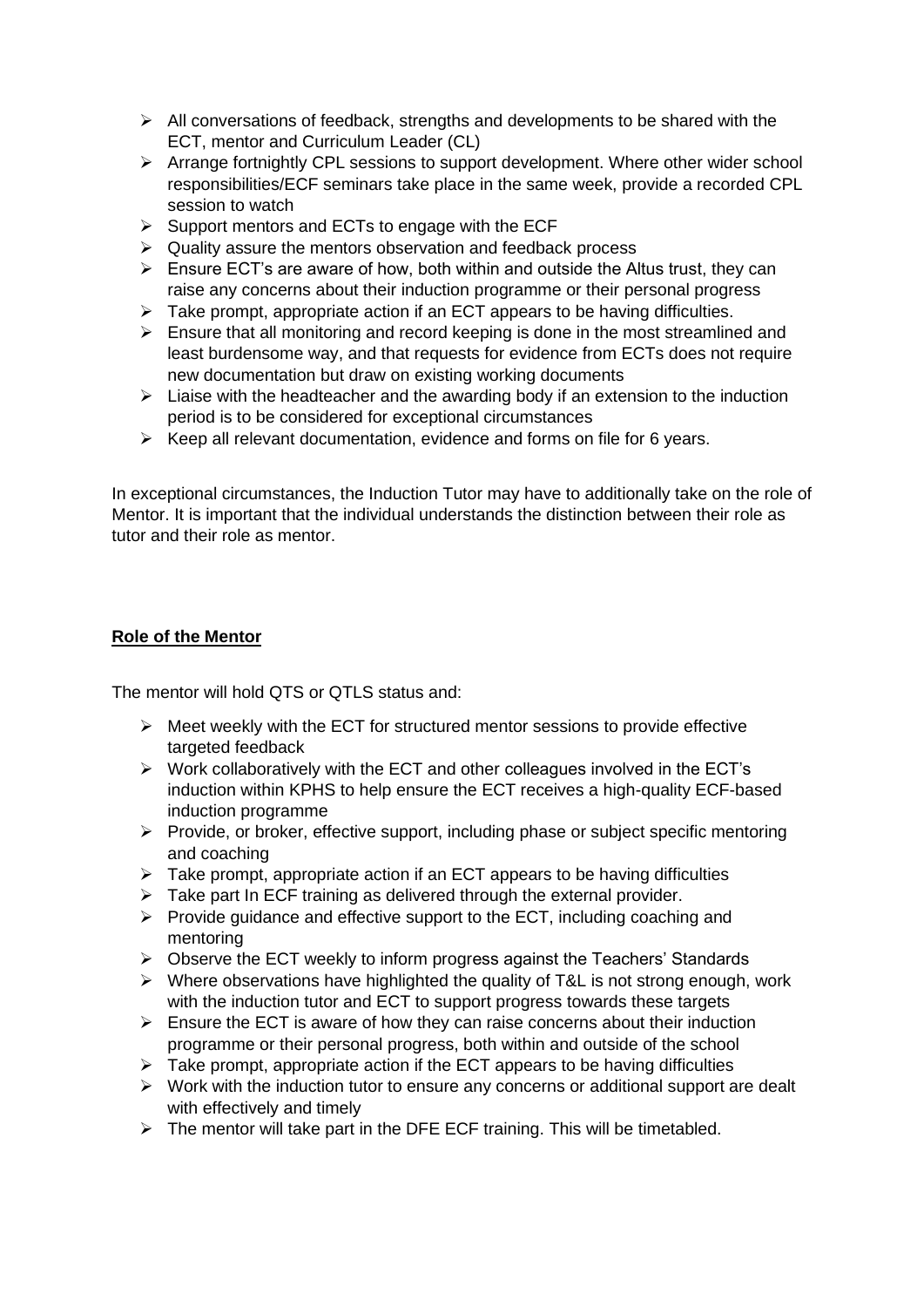## <span id="page-6-0"></span>**Role of the Headteacher**

The headteacher is, along with the appropriate body, jointly responsible for the monitoring, support and assessment of the ECT during induction, and is expected to:

- $\triangleright$  Check that the ECT has been awarded QTS
- $\triangleright$  Clarify whether the teacher needs to serve an induction period or is exempt
- $\triangleright$  Agree, in advance of the ECT starting the induction programmes, which body will act as the appropriate body
- $\triangleright$  Notify the appropriate body when an ECT is taking up a post in which they will be undertaking induction
- $\triangleright$  Ensure that the requirements for a suitable post for induction are met
- $\triangleright$  Ensure the induction tutor and the mentor have the ability and sufficient time to carry out their role effectively
- $\triangleright$  Ensure an appropriate ECF-based induction programme is in place
- ➢ Ensure the ECT's progress is reviews regularly, including through observations of and feedback on their teaching
- ➢ Ensure that assessments are carried out and reports completed and sent to the appropriate body
- ➢ Maintain and retain accurate records of employment that will count towards the induction period
- $\triangleright$  Ensure that all monitoring and record keeping is done in the most streamlined and least burdensome way
- ➢ Make the governing body aware of the arrangements that have been put in place to support ECTs serving induction
- $\triangleright$  Make a recommendation to the appropriate body on whether the ECT's performance against the Teachers' Standards is satisfactory or requires an extension
- $\triangleright$  Participate appropriately in the appropriate body's quality assurance procedures
- ➢ Notify the appropriate body as soon as absences total 30 days or more.

#### <span id="page-6-1"></span>**Role of the local Governing Body**

The LGB will:

- $\triangleright$  Ensure the school complies with statutory quidance
- $\triangleright$  Be satisfied that the school has the capacity to support ECT
- $\triangleright$  Ensure the headteacher is fulfilling their responsibility to meet the requirements of a suitable induction post
- $\triangleright$  Investigate concerns raised by the ECT as part of the school's grievance procedure
- $\triangleright$  If it wishes, seek guidance from the appropriate body on the quality of the induction arrangements and the roles and responsibilities of staff involved in the process
- ➢ If it wishes, request general reports on the progress of ECT's.